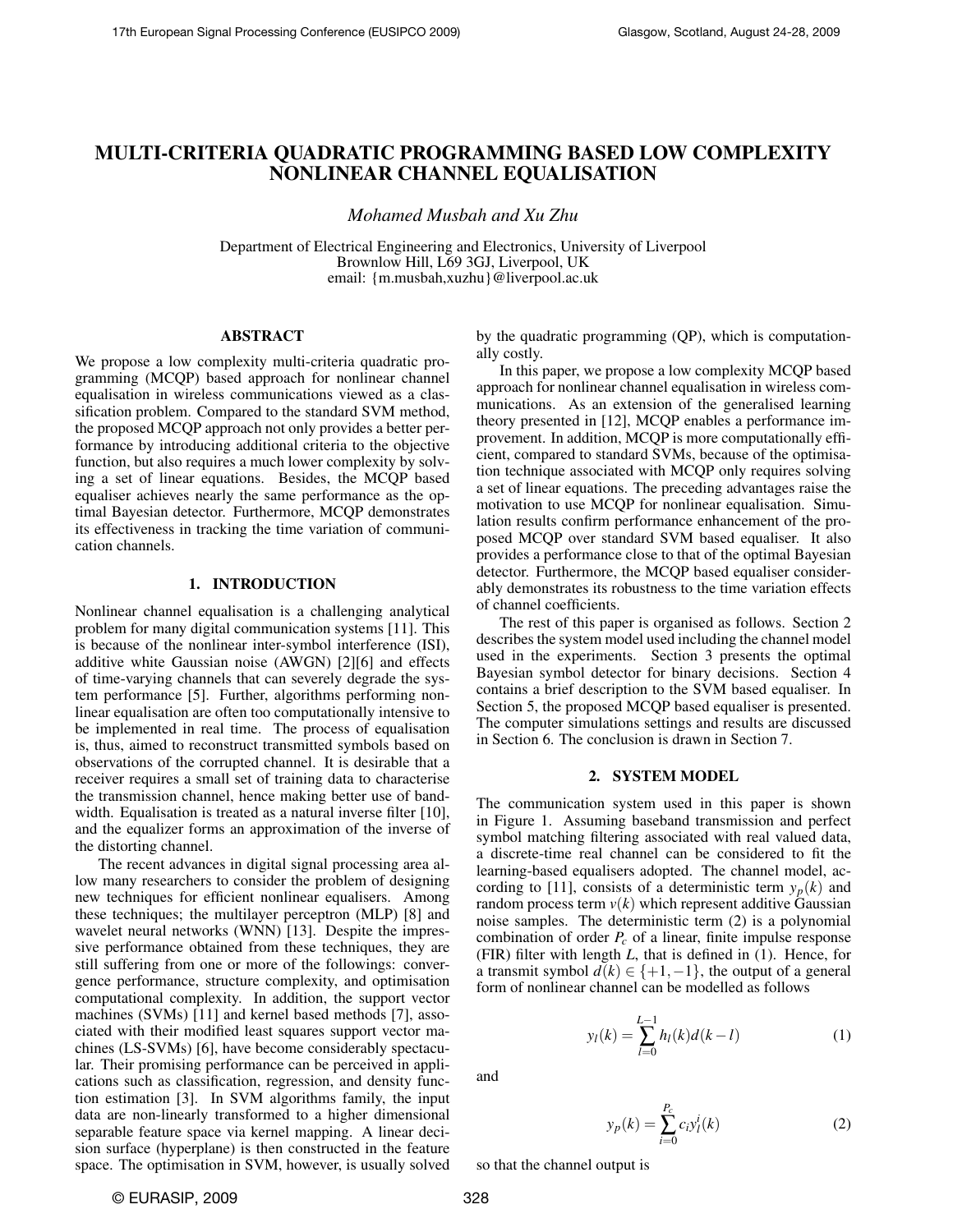

Figure 1: Discrete time system model

$$
r(k) = y_p(k) + v(k)
$$
 (3)

The channel output in (3) can be grouped into vectors of length *n* as

$$
\mathbf{r}(k) = [r(k), r(k-1), ..., r(k-n+1)] \tag{4}
$$

where  $n$  is the dimension of received signal vectors that is chosen to match the length of the channel so that the equaliser output in Figure 1 is dependent on the length of the ISI channel (*i.e.*  $n = L$ ). This means that the number of channel states (signal constellation) for the binary detection is  $2^{n+1}$  if no white random noise is added.

### 3. OPTIMAL BAYESIAN DETECTOR

The utilised optimal detector in this study is the Bayesian or maximum a posteriori (MAP) equaliser. This section presents the binary decision role for the Bayesian detector. Bayesian equaliser works in a symbol-by-symbol manner, with the aim that is to maximise posteriori of a symbol  $d(k)$ is being transmitted, given the liklihood and the priori of the observed signal [2].

Given a set of noise-free received vectors (*i.e.* channel states)  $\{\mathbf{r}_i^+, \mathbf{r}_i^-\}$ , the decision rule is to choose the optimal Bayesian symbol  $(\hat{d}(k))$  for a noisy received vector  $(r(k), or r$  for simple notation).  $\hat{d}(k)$  is estimated by

$$
\hat{d}(k) = \text{sign}\{f_{BAYES}(\mathbf{r})\} = \begin{cases} +1, f_{BAYES}(\mathbf{r}) \ge 0\\ -1, f_{BAYES}(\mathbf{r}) < 0 \end{cases}
$$
(5)

where *sign{.}* denotes the decision function, and the optimal Bayesian function is given by

$$
f_{BAYES}(\mathbf{r}) = \sum_{i=1}^{N^{+}} \exp\left(-\left\|\mathbf{r} - \mathbf{r}_{i}^{+}\right\|^{2} / 2\sigma^{2}\right) - \sum_{i=1}^{N^{-}} \exp\left(-\left\|\mathbf{r} - \mathbf{r}_{i}^{-}\right\|^{2} / 2\sigma^{2}\right)
$$
(6)

where  $\mathbf{r}_i^{\pm} = [y_p(k), y_p(k-1),..., y_p(k-n+1)]$  for  $d(k) =$  $\pm 1$ , and  $1 \le i \le N^{\pm}$  respectively. *N*<sup>+</sup> and *N*<sup>-</sup> in (6) refer to the number of channel states for  $+1$ ,  $-1$  symbols (in this application,  $N^+ = N^- = 2^n$ ).  $\sigma^2$  denotes the additive white noise power. The Bayesian decision function in (6) assumes equiprobable a priori probabilities and a binary decision solution.

#### 4. SVM BASED EQUALISATION

In this section, we briefly present the support vector machine (SVM) for binary classification problem. More details of SVMs, and their application in digital communications equalisation, can be found in [1, 3, 11, 12]. The fundamental principle of SVC is to find a linear hyperplane  $(w)$ , in higher dimensional space, that maximize the distance (margin) between two different patterns. Hence, the optimisation problem in its primal form is defined to

minimise 
$$
\frac{1}{2} ||\mathbf{w}||^2 + K \sum_{i=1}^P \xi_i
$$
  
subject to  $\bar{d}_i [\phi(\bar{\mathbf{r}}(i))^T \mathbf{w} + b] \ge 1 - \xi_i, (i = 1, 2, ..., P)$  (7)

where *b* is the bias term representing distance from origin and  $\phi(.)$  is nonlinear mapping that will be discussed in Subsection 5.2.  $\bar{\mathbf{r}}(i) = [r(i), r(i-1), ..., r(i-n+1)]^T$  is the observed data from the transmit training sequence  $\bar{d}(i) \in \{-1, +1\}$  for  $1 \le i \le P$ , where *P* is the size of the training set (the pilot size in our application). For simple notation, we will use  $\overline{\mathbf{r}}_i$ ,  $\overline{d}_i$  instead of  $\bar{\mathbf{r}}(i)$ ,  $\bar{d}(i)$  for the rest of this paper.  $\xi_i$  in (7) are slack variables for misclassification tolerance. By introducing Lagrange multipliers  $(\gamma s)$  and applying Karush-Kuhn-Tucker (KKT) conditions [3] for the optimisation of a constrained function, the primal objective function with its constrains in model (7) is converted to dual formulation. The optimisation process, according to [12], is to find the values of  $\gamma' s$  of SVC that

maximise 
$$
\sum_{i=1}^{P} \gamma_i - \frac{1}{2} \sum_{i=1}^{P} \sum_{j=1}^{P} \gamma_i \gamma_j \bar{d}_i \bar{d}_j K(\bar{\mathbf{r}}_i, \bar{\mathbf{r}}_j)
$$
  
subject to 
$$
\sum_{i=1}^{P} \gamma_i \bar{d}_i = 0
$$

$$
0 \le \gamma_i \le K
$$
 (8)

where *P* is the size of training set and *K* is a controlling parameter for the optimisation stability. The dual form facilitates the nonlinear separable data patterns to depend only on the size of training set not the dimension of high feature space. The quadratic programming (QP) [11] is usually used to minimise the objective function in (8). The nonzero values of the optimisation solution are referred to support vectors (*SV*) set that are used to construct the classifier in (10).

In the detection mode, the estimated symbols from the SVC are expressed as

$$
\hat{d}(k) = \text{sign}\{f_{SVC}(\mathbf{r})\}\tag{9}
$$

where  $f_{\text{SVC}}(.)$  is the classification function of the SVC, which is defined as

$$
f_{SVC}(\mathbf{r}) = \sum_{i \in SV} \gamma_i \bar{d}_i K(\mathbf{r}, \bar{\mathbf{r}}_i) + b \tag{10}
$$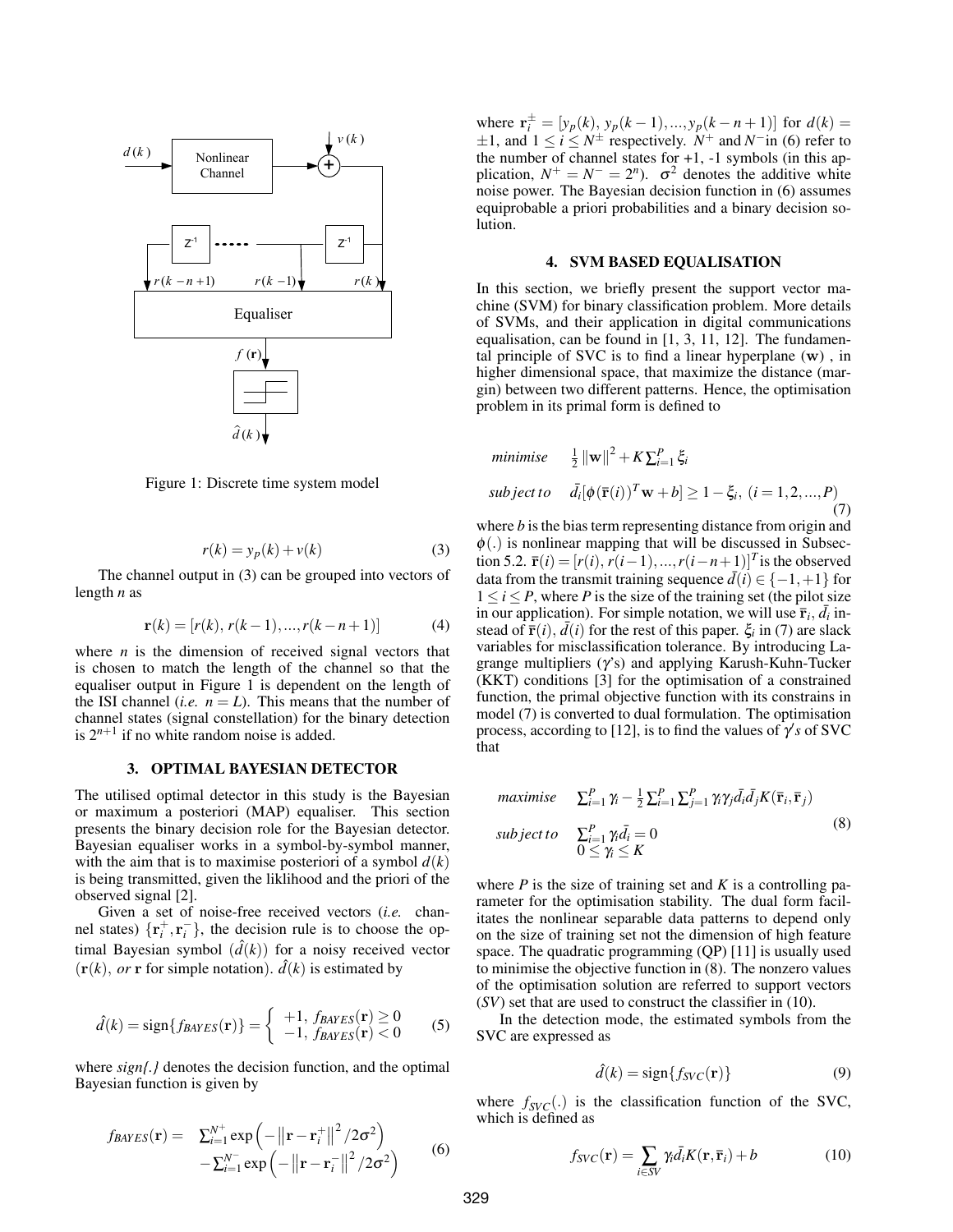where *b* is a threshold term that indicates how far the origin is from the hyperplane. *SV* is a set of support vectors which can be partial or full of the training vectors. The powerful advantage of *SV*s in SVMs is that only some of the training vectors are used in the classification stage, hence, a huge saving in detection complexity can be obtained.

## 5. MCQP BASED EQUALISATION

In this section, we present the multi-criteria convex quadratic programming (MCQP) model [9] that is used to construct the proposed equaliser. The MCQP uses training data, similar to SVM, to estimate the decision function for the detection stage. The estimated function is, then, used to perform the classification to the testing transmission data.

For a binary classification problem, the idea of MCQP model is based on maximising the external distance between the two classes' groups and minimising the internal distance within the same class group. This model has two significant advantages; the first is its relatively low complexity since it only needs to solve a linear set of equations. The second advantage is the performance enhancement due to the introduction of internal distance to the optimisation object function. Furthermore, kernel functions can also be used to solve nonlinear patterns. The following subsections develop the model formulation for linearly and non-linearly separable patterns.

### 5.1 MCQP for Linearly Separable Patterns

Same as that in the SVC, the data patterns are separated by a hyperplane of direction  $(\mathbf{w} = [w_1, w_2, ..., w_n]^T$ , where *n* is the data pattern dimension) and a scalar distance *b* from the origin. The MCQP model is formulated as to

minimise 
$$
\frac{1}{2} ||\mathbf{w}||^2 + A \sum_{i=1}^P \alpha_i^2 - B \sum_{i=1}^P \beta_i
$$
  
subject to  $\bar{d}_i(\bar{\mathbf{r}}_i^T \mathbf{w} - b) = -\alpha_i + \beta_i, (i = 1, 2, ..., P)$  (11)

where *A*, *B* are arbitrary pre-defined model parameters that control the optimisation objectives.  $\alpha_i, \beta_i \geq 0$  represent the slack distances for misclassification errors and the distances of correctly classified points from the hyperplane respectively.

Assuming  $\alpha_i = 0$  for correctly classified points and  $\beta_i =$ 0 for misclassified points, and by introducing  $\eta_i = \alpha_i - \beta_i$ , model (11) can be rewritten as

minimise 
$$
\frac{1}{2} ||\mathbf{w}||^2 + \frac{1}{2} A \sum_{i=1}^P \eta_i^2 - B \sum_{i=1}^P \eta_i + \frac{1}{2} C b^2
$$
  
\nsubject to  $\bar{d}_i(\bar{\mathbf{r}}_i^T \mathbf{w} - b) = -\eta_i, (i = 1, 2, ..., P)$  (12)

the new term  $(\frac{1}{2}Cb^2)$  in (12) is introduced to add strong convexity to the objective function [9]. The weight *C* is an arbitrary positive number. By introducing Lagrange multipliers  $(\theta_i)$ , The optimisation model in (12) including the Lagrange function (13) can be obtained as follows

$$
L_1(\mathbf{w}, b, \eta, \theta) = \frac{1}{2} {\|\mathbf{w}\|}^2 + \frac{1}{2} A {\sum_{i=1}^P} \eta_i^2 - B {\sum_{i=1}^P} \eta_i + \frac{1}{2} C b^2 - {\sum_{i=1}^P} \theta_i [\bar{d}_i (\bar{\mathbf{r}}_i^T \mathbf{w} - b) + \eta_i].
$$
\n(13)

A matrix-vector notation is adopted for simple notation conventions. Let  $\theta = [\theta_1, \theta_2, ..., \theta_P]^T$ ,  $\eta = [\eta_1, \eta_2, ..., \eta_P]^T$ 

and  $\mathbf{e} = [1, 1, ..., 1]^T$  be column vectors of *P* dimension.  $\mathbf{R} = [\bar{\mathbf{r}}_1, \bar{\mathbf{r}}_2, ..., \bar{\mathbf{r}}_P]^T$  is a  $P \times n$  matrix, and  $\bar{\mathbf{D}}$  is a diagonal matrix of  $diag(\bar{d}_1, \bar{d}_2, ..., \bar{d}_P)$ . The optimal solution of (13) can be obtained from the first derivatives so that

$$
\frac{\delta}{\delta_{\mathbf{w}}} L_1 = \mathbf{w} - \mathbf{R}^T \bar{\mathbf{D}} \theta = 0, \n\frac{\delta}{\delta_b} L_1 = Cb - \mathbf{e}^T \bar{\mathbf{D}} \theta = 0, \n\frac{\delta}{\delta \eta} L_1 = A\eta + B\mathbf{e} - \theta = 0, \n\frac{\delta}{\delta \theta} L_1 = \bar{\mathbf{D}} (\mathbf{R} \mathbf{w} - b\mathbf{e}) + \eta = 0,
$$
\n(14)

thus, by simple manipulation to the equations in (14), the optimum solution can be expressed as

$$
\theta = \left[\frac{1}{A}\mathbf{I} + \mathbf{\bar{D}}\left(\mathbf{R}\mathbf{R}^T + \frac{1}{B}\mathbf{e}\mathbf{e}^T\right)\mathbf{\bar{D}}\right]^{-1}\left[\frac{B}{A}\mathbf{e}\right]
$$
 (15)

#### 5.2 MCQP for Non-linearly Separable Patterns

For nonlinear separable clouds of data, the kernel mapping [7] is utilised. By applying nonlinear mapping, through the transformation function  $\phi(.)$ , the original nonlinear input data space is transformed to a high dimension linearly separable feature space. The kernel mapping, however, can transform the inner product of the higher data vectors without explicitly knowing  $\phi(.)$ . Therefore, the kernel mapping is defined as

and

$$
\mathbf{K}(\mathbf{R}, \mathbf{R}^T) = \begin{bmatrix} K(\bar{\mathbf{r}}_1, \bar{\mathbf{r}}_1) & K(\bar{\mathbf{r}}_1, \bar{\mathbf{r}}_2) & \cdots & K(\bar{\mathbf{r}}_1, \bar{\mathbf{r}}_P) \\ K(\bar{\mathbf{r}}_2, \bar{\mathbf{r}}_1) & \ddots & & \vdots \\ \vdots & & \ddots & \vdots \\ K(\bar{\mathbf{r}}_P, \bar{\mathbf{r}}_1) & \cdots & K(\bar{\mathbf{r}}_P, \bar{\mathbf{r}}_P) \end{bmatrix}
$$
(17)

 $K(\bar{\mathbf{r}}_i, \bar{\mathbf{r}}_j) = \phi(\bar{\mathbf{r}}_i)^T \phi(\bar{\mathbf{r}}_j)$  (16)

From model (12) and its optimal conditions (14), and by substituting  $\mathbf{w} = \mathbf{R}^T \mathbf{D} \theta$ , and replacing  $\mathbf{R} \mathbf{R}^T$  by  $\mathbf{K}(\mathbf{R}, \mathbf{R}^T)$ , we can reformulate the model as in (18) below

$$
\begin{aligned}\n\text{minimize} & \quad \frac{1}{2} \|\theta\|^2 + \frac{1}{2} A \sum_{i=1}^P \eta_i^2 - B \sum_{i=1}^P \eta_i + \frac{1}{2} C b^2 \\
\text{subject to} & \quad \bar{\mathbf{D}} \left( \mathbf{K}(\mathbf{R}, \mathbf{R}^T) \bar{\mathbf{D}} \theta - b \mathbf{e} \right) = -\eta\n\end{aligned} \tag{18}
$$

The Lagrange function to this model is

$$
L_2(\theta, b, \eta, \rho) = \frac{1}{2} \|\theta\|^2 + \frac{1}{2} A \sum_{i=1}^P \eta_i^2 - B \sum_{i=1}^P \eta_i + \frac{1}{2} C b^2 - \rho^T \left[ \mathbf{\bar{D}} \left( \mathbf{K}(\mathbf{R}, \mathbf{R}^T) \mathbf{\bar{D}} \theta - b \mathbf{e} \right) + \eta \right]
$$
(19)

where  $\rho = [\rho_1, \rho_2, ..., \rho_P]^T$  are Lagrange multipliers for nonlinear scenario. The optimality conditions of model (19) are then expressed by

$$
\frac{\delta}{\delta \theta} L_2 = \theta - \bar{\mathbf{D}} \left( \mathbf{K} (\mathbf{R}, \mathbf{R}^T) \right)^T \bar{\mathbf{D}} \rho = 0, \n\frac{\delta}{\delta \beta} L_2 = Cb - e^T \bar{\mathbf{D}} \rho = 0, \n\frac{\delta}{\delta \eta} L_2 = A\eta + B\mathbf{e} - \rho = 0, \n\frac{\delta}{\delta \rho} L_2 = \bar{\mathbf{D}} \left( \mathbf{K} (\mathbf{R}, \mathbf{R}^T) \bar{\mathbf{D}} \theta - b\mathbf{e} \right) + \eta = 0
$$
\n(20)

Hence, the optimal solution is given by

$$
\rho = \left[\frac{1}{A}\mathbf{I} + \mathbf{\bar{D}}\left(\mathbf{K}(\mathbf{R}, \mathbf{R}^T) \left(\mathbf{K}(\mathbf{R}, \mathbf{R}^T)\right)^T + \frac{1}{B}\mathbf{e}\mathbf{e}^T\right)\mathbf{\bar{D}}\right]_{(21)}^{-1} \left[\frac{B}{A}\mathbf{e}\right]
$$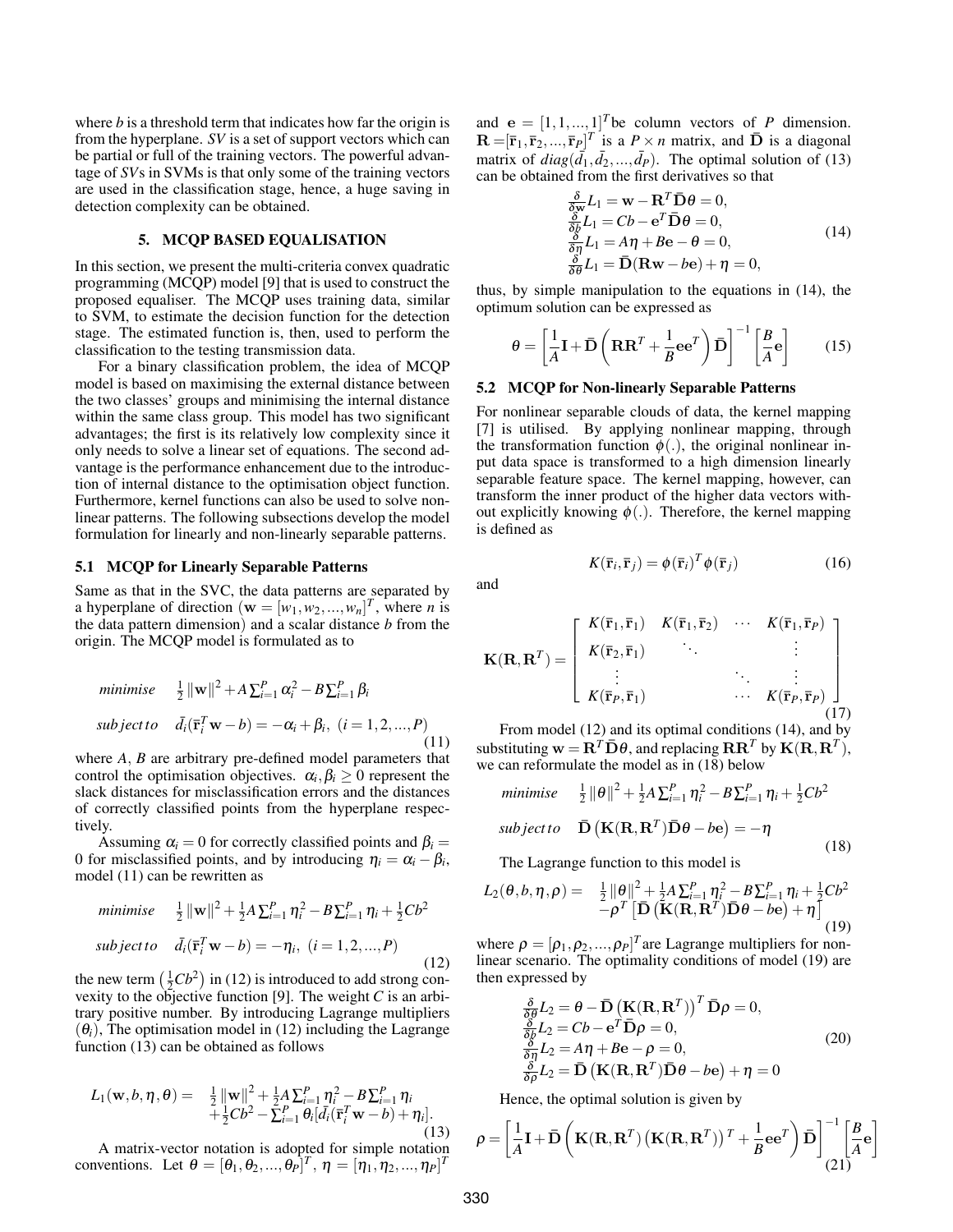

Figure 2: Channel models; (a) Signal constellation for noise free channel states. (b) Channel taps coefficients.

#### 5.3 Symbol Detection by MCQP Equaliser

For digital communication channel equalisation, the training stage is accomplished through transmitting pilot symbols  $(D)$ , then receiving their corresponding channel outputs  $(R)$ . Thus, by applying (21), the equaliser parameters are evaluated. Then, the symbol estimation, for an observed received channel output  $(r)$ , is estimated by the function (22) for detection process.

$$
f_{MCQP}(\mathbf{r}) = \left(\mathbf{K}(\mathbf{r}, \mathbf{R}^T) \left(\mathbf{K}(\mathbf{r}, \mathbf{R}^T)\right)^T + \frac{1}{C} \mathbf{e}^T\right) \mathbf{\bar{D}} \rho \quad (22)
$$

where, for binary signalling, the estimate of  $d(k)$  decision is given by

$$
\hat{d}(k) = \text{sign}\{f_{MCQP}(\mathbf{r})\} = \begin{cases} +1, f_{MCQP}(\mathbf{r}) \ge 0\\ -1, f_{MCQP}(\mathbf{r}) < 0 \end{cases} \tag{23}
$$

#### 6. SIMULATION RESULTS

In this section, we present the computer simulation configurations and settings of the proposed system followed by a discussion to the obtained results. To simplify visualisation, a channel model of 2 FIR taps were used (*i.e.*  $L = n = 2$ ), and the general channel output is defined as [5]

$$
r(k) = y(k) + \mu y^{3}(k) + v(k)
$$
 (24)

where

$$
y(k) = h_0(k)d(k) + h_1(k)d(k-1)
$$
 (25)



Figure 3: Training computational complexity comparison.

For all simulations,  $\mu$  is chosen to be 0.1 and  $[h_0(k), h_1(k)] = [0.5, 1]$  for time invariant model. For time variant scenario, according to [4],  $h_0(k)$ ,  $h_1(k)$  are two timevarying coefficients. These coefficients were generated by passing white Gaussian noise of power  $\beta^2 = 0.01$ , and centred around [0.5, 1], through a Butterworth low pass filter. The normalised cuttoff frequency  $(f_D)$  is 0.15 representing a Doppler shift relative to symbol rate. The noise-free channel states, for both time invariant and time variant, are shown in Figure 2. The FIR channel coefficients variations are plotted in Figure 2(b).

The MCQP parameters settings for simulations were as follows;  $A = 0.9$ ,  $B = 0.1$  and  $C = 0.5$  based on empirical tests. The training symbols (pilot) is set to  $P = 100$ . For nonlinear transformation by kernel function, the Gaussian radial basis function (GRBF) is used as a preferred kernel for communication applications [1]. The GRBF is defined as

$$
K(\mathbf{r}_a, \mathbf{r}_b) = \exp\left(\frac{-\left\|\mathbf{r}_a - \mathbf{r}_b\right\|^2}{2\sigma^2}\right) \tag{26}
$$

where  $\sigma$  is the kernel width parameter that is proportional to the additive noise. The SVC is used for comparison. The controlling parameter for the SVC  $(K)$  is set to 10. The kernel function is chosen similar to that in the proposed MCQP for fair comparison.

The computational complexity of the proposed equaliser for training is tested in terms of computer execution time. Figure 3 shows a comparison between the proposed equaliser and SVC equaliser training time for different pilot sizes. Results confirm the massive reduction of the proposed equaliser complexity where the computational complexity increase is almost linear (*i.e.*  $\approx O(P)$ ) with respect to pilot size. This is a massive reduction compared to that of SVC where the trend follows a quadratic order (*i.e.*  $O(P^2)$ ).

The resulting BER curves of the Bayesian, SVC and MCQP based equalisers are depicted in Figure 4. The results show the superb performance of the proposed equaliser and its convergence to the optimal Bayesian detector, especially for SNR levels over 10 dB. It is also shown that the high capability of tracking the time variation with the proposed equaliser, where the MCQP performance for time vari-